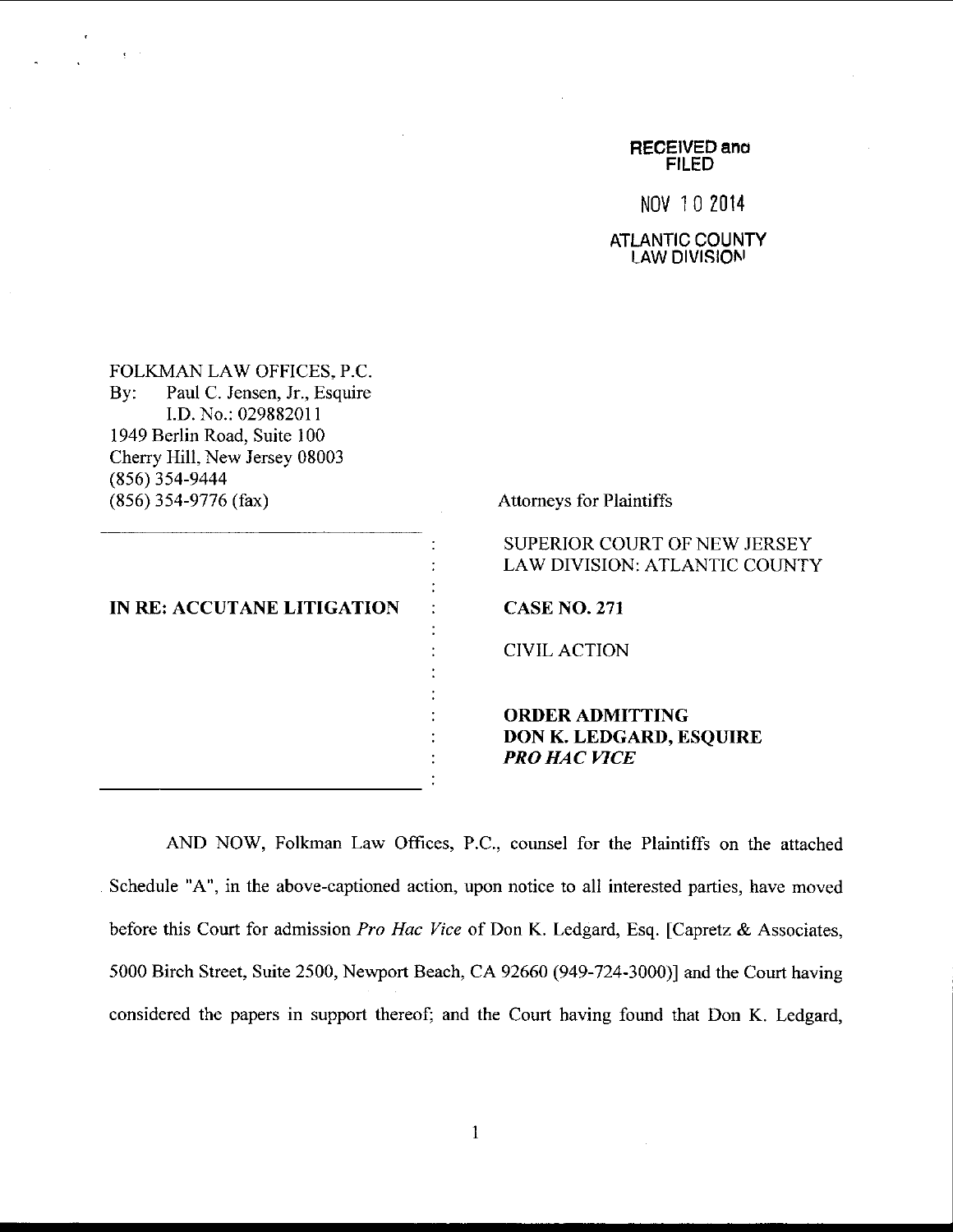Esquire, is a member in good standing of the bar of the highest Court in the State where he is domiciled and principally practices law and further good cause shown,

## IT IS ON THIS (Of  $\Delta_{\text{day of}}$  /  $\mathcal{W}$   $\mathcal{W}$  and  $\mathcal{W}$ , 2014

ORDERED that the Motion is granted and Don K. Ledgard, Esq., is admitted to practice Pro Hac Vice before this Court pursuant to R. 1:21-2, for all purposes and in all proceedings in connection with all actions listed on Schedule "A" annexed hereto. in the same manner as an attomey who is admitted to practice in this State and is domiciled and maintains an office for the practice of law in the State of New Jersey, provided that he shall:

- 1. abide by the Rules of Court for the State of New Jersey, including all disciplinary rules;
- 2. consent to the appointment of the Clerk of the Supreme Court as an agent upon whom service of process may be made for all actions against him and his firm that may arise out of his participation in this matter;
- 3. notify the Court immediately of any matter aifecting his standing before this Court; and
- 4. have all pleadings and other papers filed in this Court signed by an attomey-at law of this Court employed by the frrm of Folkman Law Offices, P.C., who shall be responsible for the conduct of Don K. Ledgard, Esq., and it is further

ORDERED that Don K. Ledgard, Esquire, shall make payment of fees as provided in the

New Jersey Rules of Court, R. 1:28-1(b), 1:28-2 and 1:28b-l(e), within thirty (30) days of the

date of this order, and it is further

**ORDERED** that the Clerk of this Court shall forward a copy of this Order to the

Treasurer of the New Jersey Fund for Client Protection; and it is further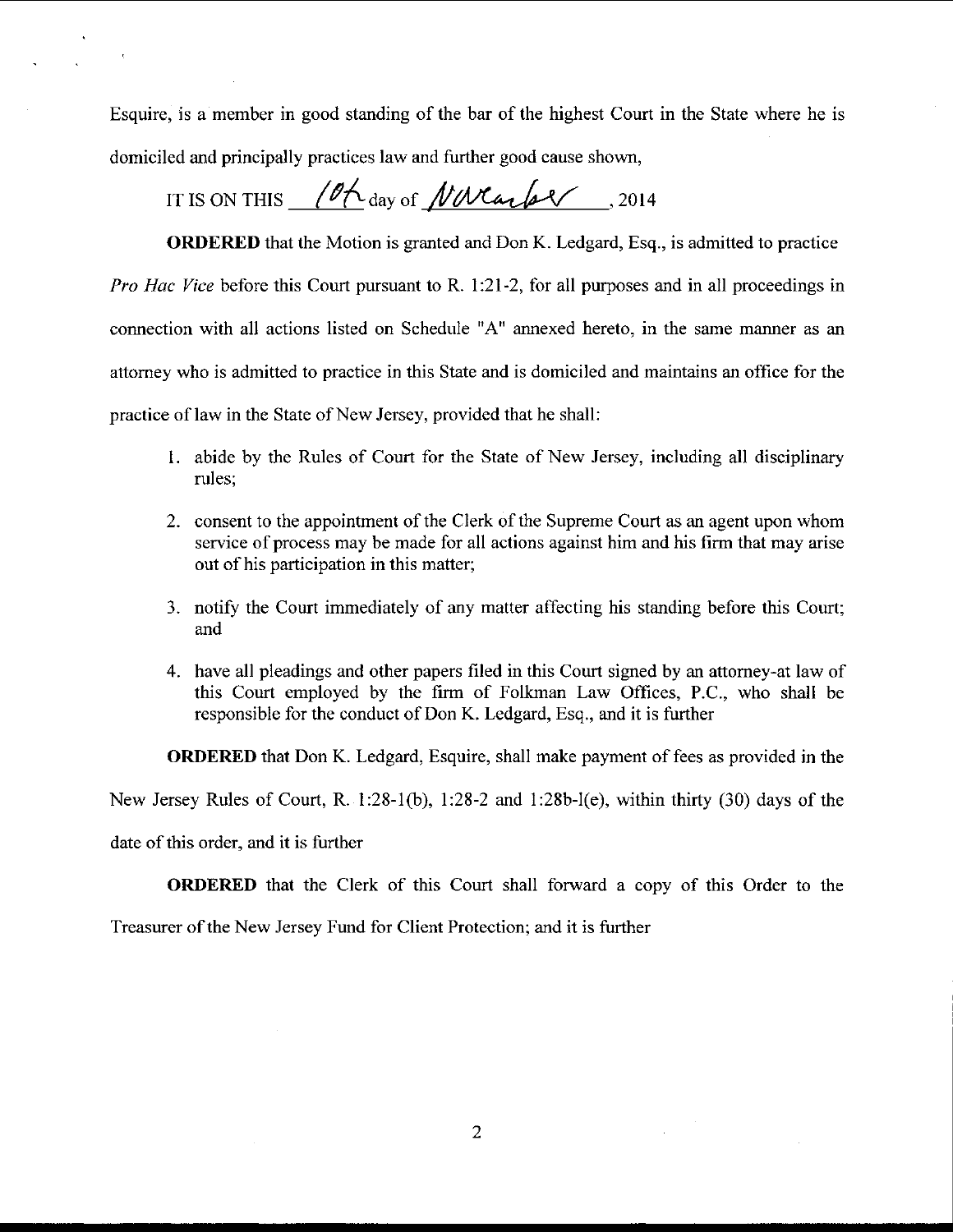ORDERED that copies of this Order shall be served by attorneys for Plaintiffs on the attached Schedule "A", upon counsel for the defendants within seven (7) days of the receipt thereof.

Nur Ctoh

 $\overline{\text{J.S.}}$ C.

[ ] Øpposed<br>[ **V** Unopposed